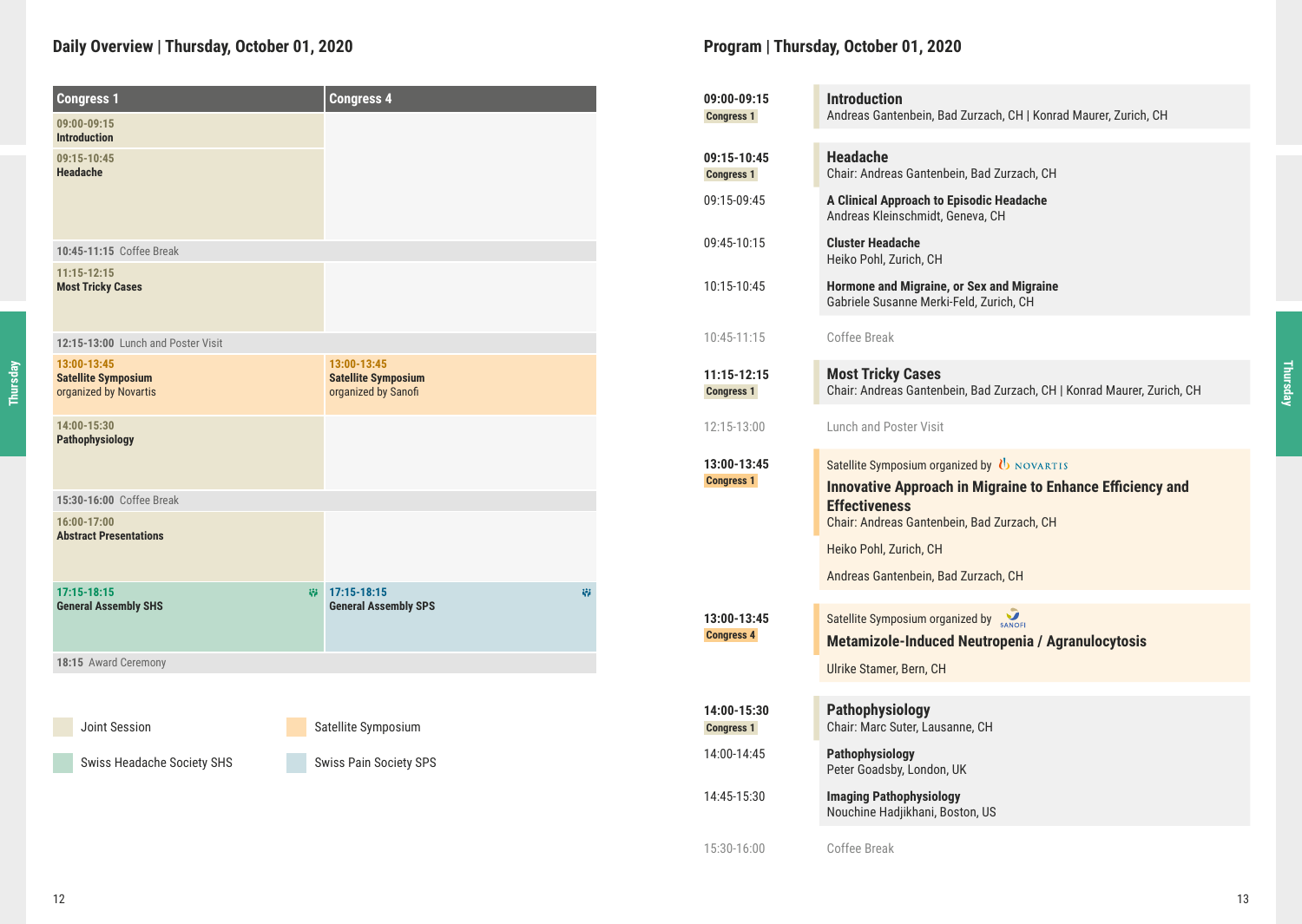# **Program | Thursday, October 01, 2020**

| 16:00-17:00<br><b>Congress 1</b>   | <b>Abstract Presentations</b><br>Chairs: Peter Myers, Geneva   Mar Suter, Lausanne                                                                                                                                                                                                           |
|------------------------------------|----------------------------------------------------------------------------------------------------------------------------------------------------------------------------------------------------------------------------------------------------------------------------------------------|
| 16:00-16:06                        | $HT01$   Intraoperative CT (AIRO®) navigation as a new tool in percutaneous<br>retrogasserian alcohol rhizolysis for trigeminal neuralgia<br>L Bertulli, M Dalolio, P Maino, D Kuhlen, L Valci   Lugano, CH                                                                                  |
| 16:06-16:12                        | HT02   Brainspotting, shaking and tapping:<br>new approaches to the unholy trinity "trauma, anxiety and chronic pain"<br>H Nibel, A Herold, Zurich, CH                                                                                                                                       |
| 16:12-16:18                        | 001   Psychosocial resources and chronic pain in individuals with spinal cord<br>injury: evidence from the second Swiss national community survey<br>C Braunwalder, Bern, CH                                                                                                                 |
| 16:18-16:24                        | P01   The role of endogenous opioids in mediating the pleasant feeling of pain<br>relief in humans<br>L Sirucek, R Price, W Gandhi, M Hoeppli, E Fahey, A Qu, S Becker, P Schweinhardt  <br>Zurich, CH; Montreal, CA; Reading, GB                                                            |
| 16:24-16:30                        | P02   Comprehensiveness and Validity of Multidimensional Assessment in<br><b>Patients with Chronic Low Back Pain</b><br>T Benz, S Lehmann, A Elfering, P Sandor, F Angst   Bad Zurzach, CH; Bern, CH                                                                                         |
| 16:30-16:36                        | P03   Pain trajectories based on routine pain scores predict chronic postopera-<br>tive pain by early pain intensity, but not by the slope of pain resolution<br>S Grosse, A Bourezg, S Mathivon, B Rehberg-Klug   Geneva, CH                                                                |
| 16:36-16:42                        | P04   Detection of Social Problems in Chronic Pain Patients Using a New<br><b>Ouestionnaire</b><br>A Ljutow, J Krebs, K Schwerzmann, P Huber   Nottwil, CH                                                                                                                                   |
| 16:42-16:48                        | P05   Fear avoidance beliefs limit lumbar spine flexion during object lifting in<br>pain-free adults - A protective strategy with negative consequences?<br>D Knechtle, S Stefan, M Suter, P Schweinhardt, M Meier   Zurich, CH Bern, CH                                                     |
| 16:48-16:54                        | P06   Imaging Neurovascular Uncoupling In Acute Migraine With Aura With<br><b>Susceptibility Weighted Imaging</b><br>F Kellner-Weldon, M Jossen, PS Breiding, L Grunder, C Schankin, A Scutelnic, U<br>Fischer, R Muri, M Pastore-Wapp, R Wiest, R Wiest, M El-Koussy   Luzern, CH; Bern, CH |
| 16:54-17:00                        | P07   Extended overview of the longitudinal pain-depression association: a<br>comparison of 6 naturalistic cohort studies of specific chronic pain conditions<br>T Benz, F Angst, S Lehmann, S Wagner, B Simmen, P Sandor, M Gengenbacher,<br>J Angst   Bad Zurzach, CH; Zurich, CH          |
| W<br>$17:15 - 18:15$<br>Congress 1 | <b>General Assembly SHS</b>                                                                                                                                                                                                                                                                  |
| 單<br>$17:15 - 18:15$<br>Congress 4 | <b>General Assembly SPS</b>                                                                                                                                                                                                                                                                  |
| 18:15                              | <b>Award Ceremony</b>                                                                                                                                                                                                                                                                        |

### **Daily Overview | Friday, October 02, 2020**

| <b>Congress 1</b>                                                         |                     |                          |
|---------------------------------------------------------------------------|---------------------|--------------------------|
| 08:30-09:30<br>Pain in the Head and Neck: The Neurosurgeon's Contribution |                     |                          |
| 09:30-10:00 Coffee Break                                                  |                     |                          |
| 10:00-10:30<br><b>Satellite Symposium</b><br>organized by Teva Pharma     |                     |                          |
| 10:30-12:15<br>Pain Treatment and Controversy Around the World            |                     |                          |
| $12:15 - 13:00$<br><b>Satellite Symposium</b><br>organized by Eli Lilly   |                     | $12:15 - 13:00$<br>Lunch |
| $13:15 - 14:15$<br><b>Psychological Aspects of Pain</b>                   |                     |                          |
| 14:15-14:45 Coffee Break                                                  |                     |                          |
| 14:45-15:45<br><b>Integrative Medicine</b>                                |                     |                          |
| 15:45-16:00<br><b>Closing Remarks</b>                                     |                     |                          |
|                                                                           |                     |                          |
| Joint Session                                                             | Satellite Symposium |                          |

 **Congress 1** 

**Thursday**